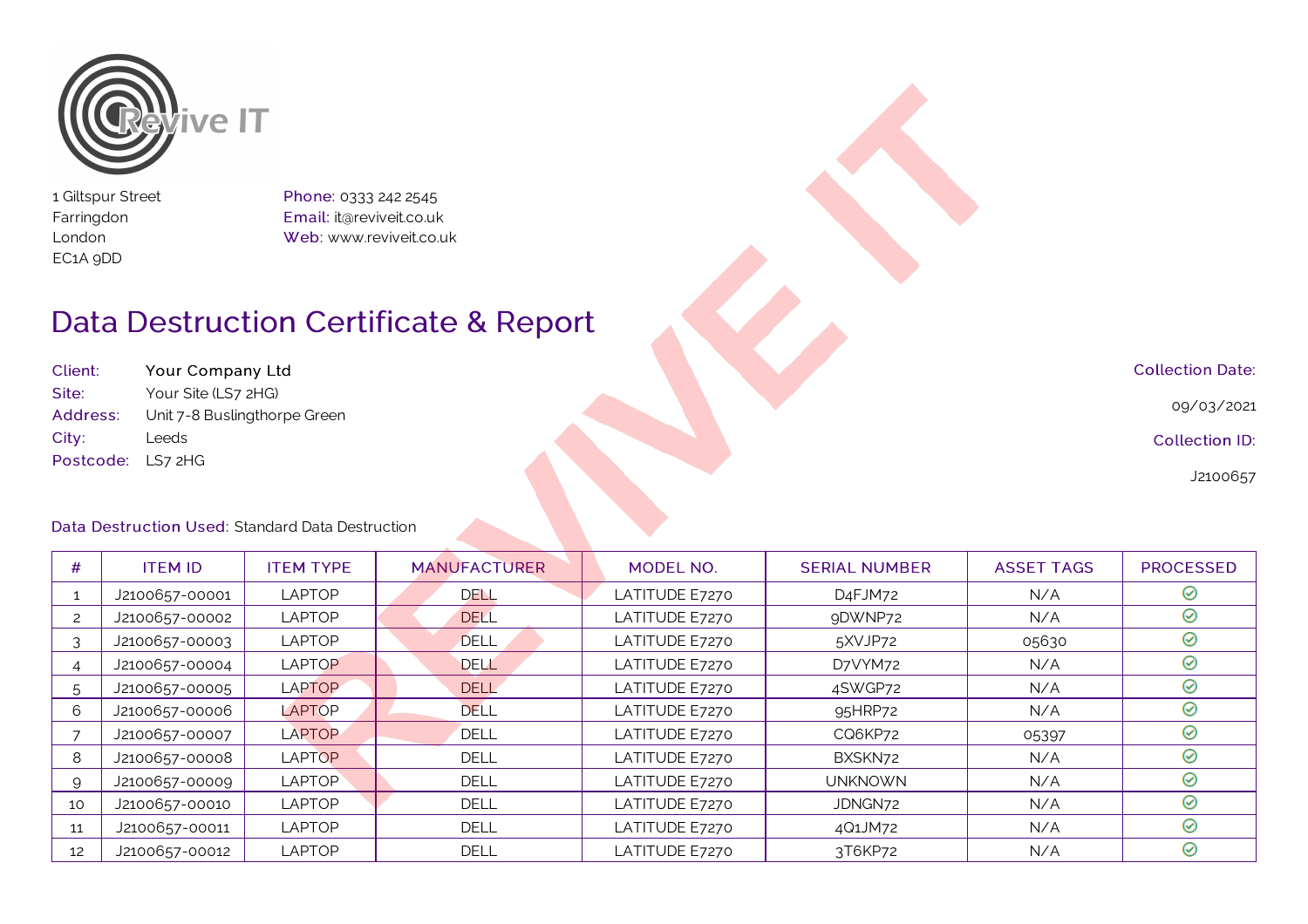| 13 | J2100657-00013 | <b>LAPTOP</b> | <b>DELL</b> | LATITUDE E7270 | <b>UNKNOWN</b>                   | N/A   | $\odot$ |
|----|----------------|---------------|-------------|----------------|----------------------------------|-------|---------|
| 14 | J2100657-00014 | <b>LAPTOP</b> | <b>DELL</b> | LATITUDE E7270 | FX8GN72                          | 00799 | $\odot$ |
| 15 | J2100657-00015 | <b>LAPTOP</b> | <b>DELL</b> | LATITUDE E7270 | 7BJJP72                          | N/A   | $\odot$ |
| 16 | J2100657-00016 | <b>LAPTOP</b> | <b>DELL</b> | LATITUDE E7270 | GZQYM72                          | 05137 | $\odot$ |
| 17 | J2100657-00017 | <b>LAPTOP</b> | <b>DELL</b> | LATITUDE E7270 | HHBQP72                          | N/A   | $\odot$ |
| 18 | J2100657-00018 | <b>LAPTOP</b> | DELL        | LATITUDE E7270 | Do1KP72                          | N/A   | $\odot$ |
| 19 | J2100657-00019 | <b>LAPTOP</b> | <b>DELL</b> | LATITUDE E7270 | G2SQP72                          | N/A   | $\odot$ |
| 20 | J2100657-00020 | <b>LAPTOP</b> | <b>DELL</b> | LATITUDE E7270 | D <sub>55</sub> WM <sub>72</sub> | N/A   | $\odot$ |
| 21 | J2100657-00021 | <b>LAPTOP</b> | <b>DELL</b> | LATITUDE E7270 | 98WTM72                          | N/A   | $\odot$ |
| 22 | J2100657-00022 | <b>LAPTOP</b> | DELL        | LATITUDE E7270 | CMHTM72                          | N/A   | $\odot$ |
| 23 | J2100657-00023 | <b>LAPTOP</b> | <b>DELL</b> | LATITUDE E7270 | 90YHP72                          | N/A   | $\odot$ |
| 24 | J2100657-00024 | <b>LAPTOP</b> | <b>DELL</b> | LATITUDE E7270 | 97PGP72                          | 05639 | $\odot$ |
| 25 | J2100657-00025 | <b>LAPTOP</b> | <b>DELL</b> | LATITUDE E7270 | HZ6KP72                          | N/A   | $\odot$ |
| 26 | J2100657-00026 | <b>LAPTOP</b> | DELL        | LATITUDE E7270 | JTVGP72                          | N/A   | $\odot$ |
| 27 | J2100657-00027 | <b>LAPTOP</b> | <b>DELL</b> | LATITUDE E7270 | 541SM72                          | N/A   | $\odot$ |
| 28 | J2100657-00028 | <b>LAPTOP</b> | <b>DELL</b> | LATITUDE E7270 | 413NP72                          | 00224 | $\odot$ |
| 29 | J2100657-00029 | <b>LAPTOP</b> | <b>DELL</b> | LATITUDE E7270 | <b>UNKNOWN</b>                   | N/A   | $\odot$ |
| 30 | J2100657-00030 | <b>LAPTOP</b> | <b>DELL</b> | LATITUDE E7270 | 1MQNP72                          | N/A   | $\odot$ |
| 31 | J2100657-00031 | <b>LAPTOP</b> | <b>DELL</b> | LATITUDE E7270 | JQGKP72                          | N/A   | $\odot$ |
| 32 | J2100657-00032 | <b>LAPTOP</b> | <b>DELL</b> | LATITUDE E7270 | 4TVGP72                          | N/A   | $\odot$ |
| 33 | J2100657-00033 | <b>LAPTOP</b> | DELL        | LATITUDE E7270 | DLHHM72                          | N/A   | $\odot$ |
| 34 | J2100657-00034 | <b>LAPTOP</b> | <b>DELL</b> | LATITUDE E7270 | HSVJP72                          | N/A   | $\odot$ |
| 35 | J2100657-00035 | <b>LAPTOP</b> | <b>DELL</b> | LATITUDE E7270 | JMHTM72                          | N/A   | $\odot$ |
| 36 | J2100657-00036 | <b>LAPTOP</b> | DELL        | LATITUDE E7270 | 2Q4GP72                          | 00188 | $\odot$ |
| 37 | J2100657-00037 | LAPTOP        | <b>DELL</b> | LATITUDE E7270 | 6H7VM72                          | 00797 | $\odot$ |
| 38 | J2100657-00038 | <b>LAPTOP</b> | <b>DELL</b> | LATITUDE E7270 | 54CGP72                          | 05155 | $\odot$ |
| 39 | J2100657-00039 | <b>LAPTOP</b> | <b>DELL</b> | LATITUDE E7270 | H8BQP72                          | N/A   | $\odot$ |
| 40 | J2100657-00040 | <b>LAPTOP</b> | <b>DELL</b> | LATITUDE E7270 | DogLN72                          | N/A   | $\odot$ |
| 41 | J2100657-00041 | <b>LAPTOP</b> | <b>DELL</b> | LATITUDE E7270 | 73FVM72                          | N/A   | $\odot$ |
| 42 | J2100657-00042 | <b>LAPTOP</b> | <b>DELL</b> | LATITUDE E7270 | <b>UNKNOWN</b>                   | 05595 | $\odot$ |
| 43 | J2100657-00043 | <b>LAPTOP</b> | DELL        | LATITUDE E7270 | B8SHP72                          | N/A   | ⊘       |
| 44 | J2100657-00044 | <b>LAPTOP</b> | DELL        | LATITUDE E7270 | DBVKP72                          | N/A   | ⊘       |
| 45 | J2100657-00045 | <b>LAPTOP</b> | <b>DELL</b> | LATITUDE E7270 | 9JSVM72                          | N/A   | $\odot$ |
| 46 | J2100657-00046 | <b>LAPTOP</b> | <b>DELL</b> | LATITUDE E7270 | 263NP72                          | N/A   | $\odot$ |
| 47 | J2100657-00047 | <b>LAPTOP</b> | DELL        | LATITUDE E7270 | 4VJZM72                          | N/A   | $\odot$ |